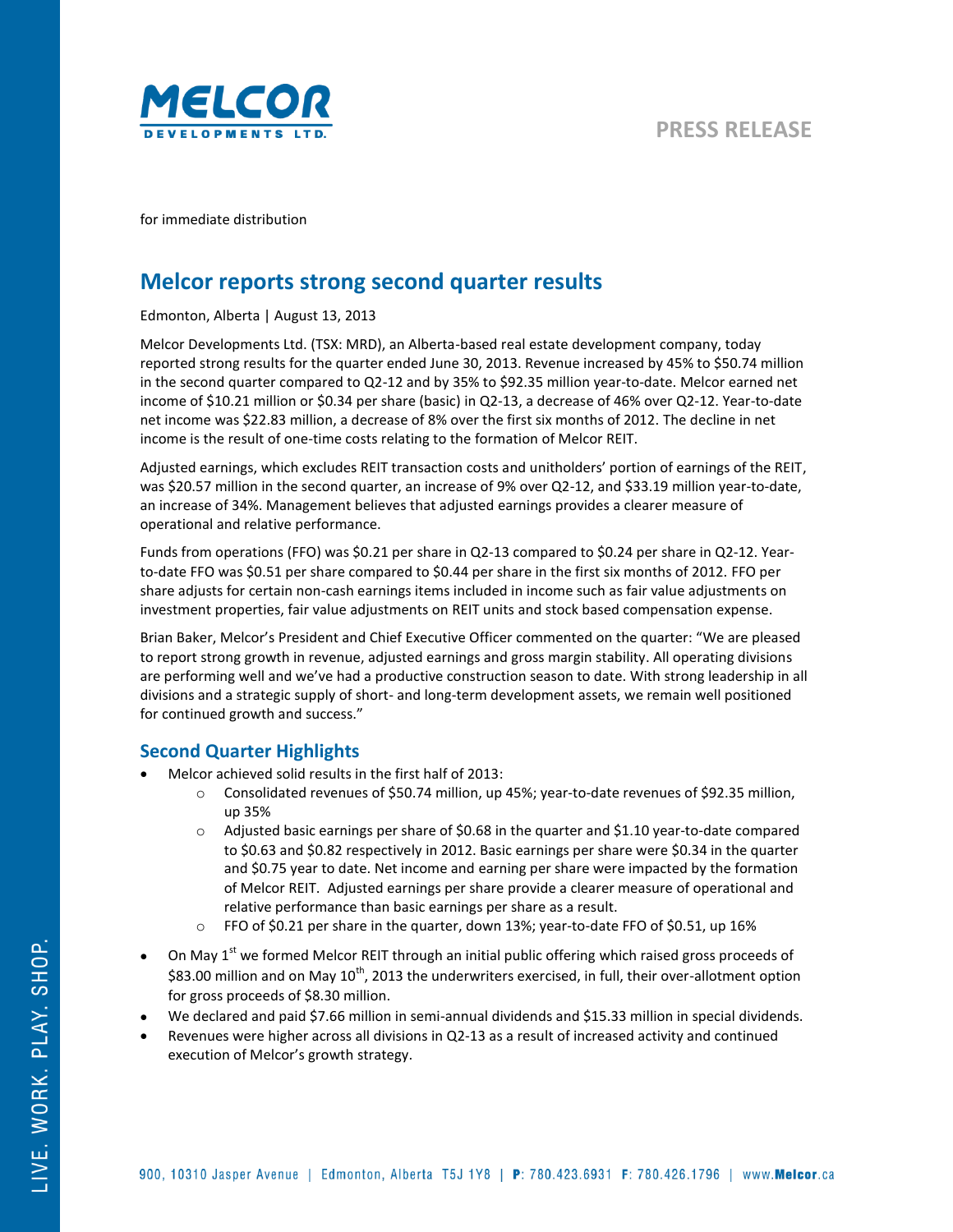- o The Community Development division sold 197 single-family lots (Q2-12: 149), sold 7.37 acres for multi-family projects (Q2-12: 2.47) and 5.11 acres for commercial and industrial use (Q2-12: 5.96). This resulted in revenue growth of 49% to \$32.19 million.
- o The Property Development division completed construction on 4 buildings in Q2-13 and recognized \$1.43 million in fair value gains. This compares to fair value gains of \$1.06 million in Q2-12.
- $\circ$  Leasing activity in the Investment Properties division was strong with portfolio-wide occupancy rates rising to 96% compared to 86% in Q2-12. This increase is a result of new leasing activity on two commercial properties as well as the assets transferred from our Property Development division in the last fiscal year at 100% occupancy. Funds from operations grew 53% to \$2.77 million in Q2-13.
- $\circ$  Leasing activity in the properties owned by Melcor REIT was also strong, with rental revenue increasing 9% over Q2-12 as a result of increases in base rents and higher average occupancy in the quarter.
- Subsequent to the quarter, Brian Baker assumed the role of Chief Executive Officer of Melcor Developments Ltd.

# **Outlook**

The majority of Melcor's business operations and assets remain focused on Alberta. Alberta economic fundamentals remain strong, with low unemployment rates, net in-migration, higher than the national average weekly earnings, strong capital investment, stabilizing inflation and relative stability in the price of oil. These fundamentals create a favorable environment for both residential and commercial property development.

The company continues its selective US expansion by increasing its stable of residential rental properties, serviced lot inventory and raw development land. These assets now comprise approximately 10% of the company's total assets in a strengthening real estate market. With Melcor's inventory of raw and developed land, financial resources and strong management group, the company is well positioned to take advantage of market opportunities.

#### **MD&A and Financial Statements**

Melcor's consolidated financial statements and management's discussion and analysis for the three- and six-months ended June 30, 2013 can be found on the company's website at [www.Melcor.ca](http://www.melcorreit.ca/) or on SEDAR (www.sedar.com).

### **About Melcor Developments Ltd.**

Melcor is a diversified real estate development and management company with a rich heritage of integrity and innovation in real estate since 1923.

Through four integrated operating divisions, Melcor manages the full life cycle of real estate development: from acquiring raw land, to community planning, to construction and development, to managing leasable office, retail and residential sites. The company develops and manages mixed-use residential communities, business and industrial parks, office buildings, retail commercial centres and golf courses.

Melcor's headquarters are located in Edmonton, Alberta, with regional offices throughout Alberta and British Columbia. Company developments span western Canada and the US. Melcor has been a public company since 1968 and trades on the Toronto Stock Exchange (TSX:MRD).

#### **Forward Looking Statements**

In order to provide our investors with an understanding of our current results and future prospects, our public communications often include written or verbal forward-looking statements.